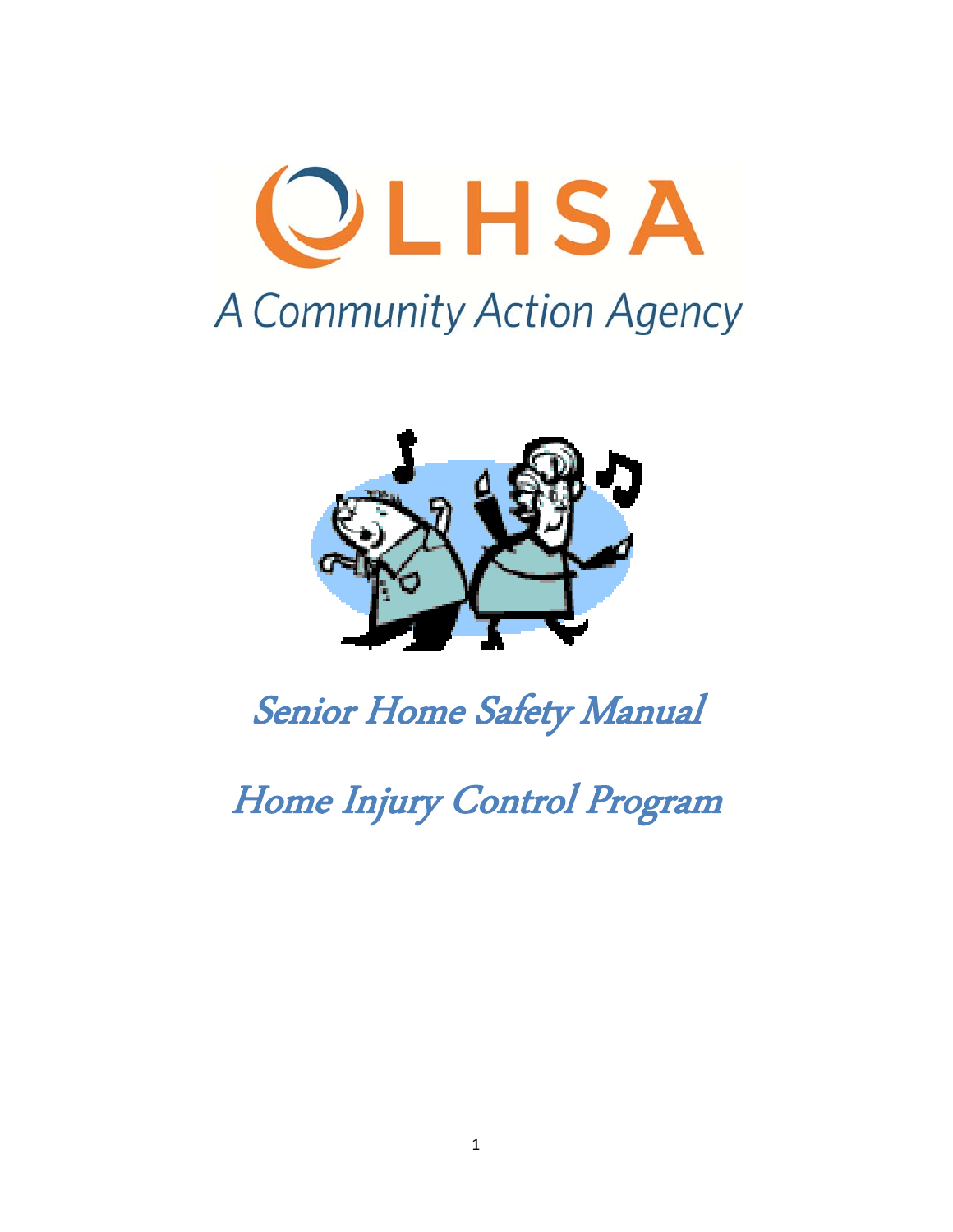

This booklet is designed to help you live safely in your home and to help prevent falls. Falls are a major health concern for seniors. The goal of this booklet is to help reduce falls and bring awareness to your living space.



 Always keep your cell phone charged and with you around the house in case you might need it in an emergency.

Text copyright 1997 Pauline Kenner

248‐209‐2722

Revised 2005

Revised 2014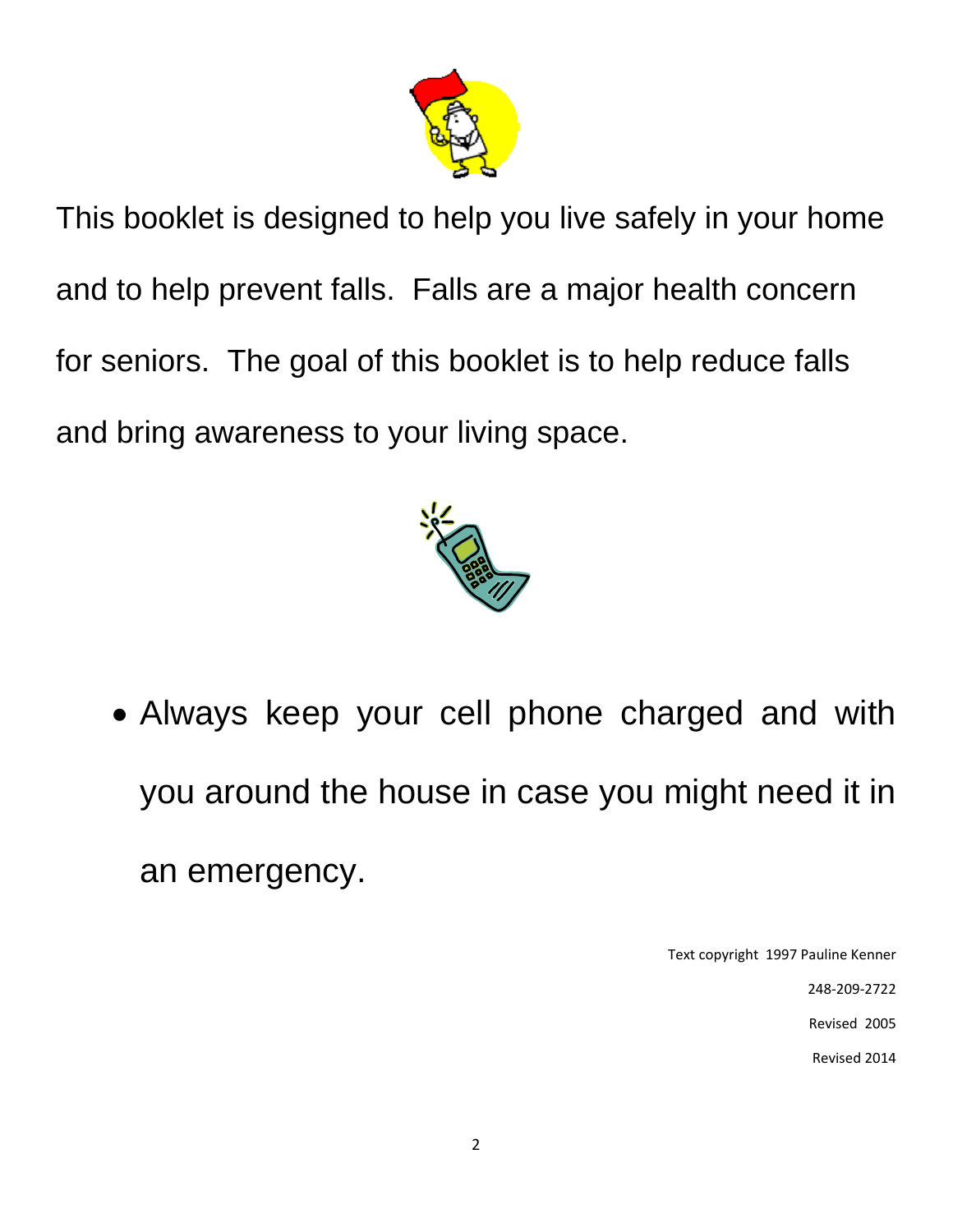#### **TABLE OF CONTENTS:**

- 1. Safety Outside Your Home
- 2. Safety in the Living Room
- 3. Safety in the Kitchen
- 4. Safety on the Stairway
- 5. Safety in the Bathroom
- 6. Safety in the Bedroom
- 7. Things You Need in an Emergency
- 8. Recognizing Heat Stroke
- 9. Recognizing Heat Exhaustion
- 10. Basic Home Safety
- 11. Personal Safety
- 12. Safety for the Visually Impaired
- 13. Keeping Your Mind Active
- 14. Keep the Following Next to Your Phone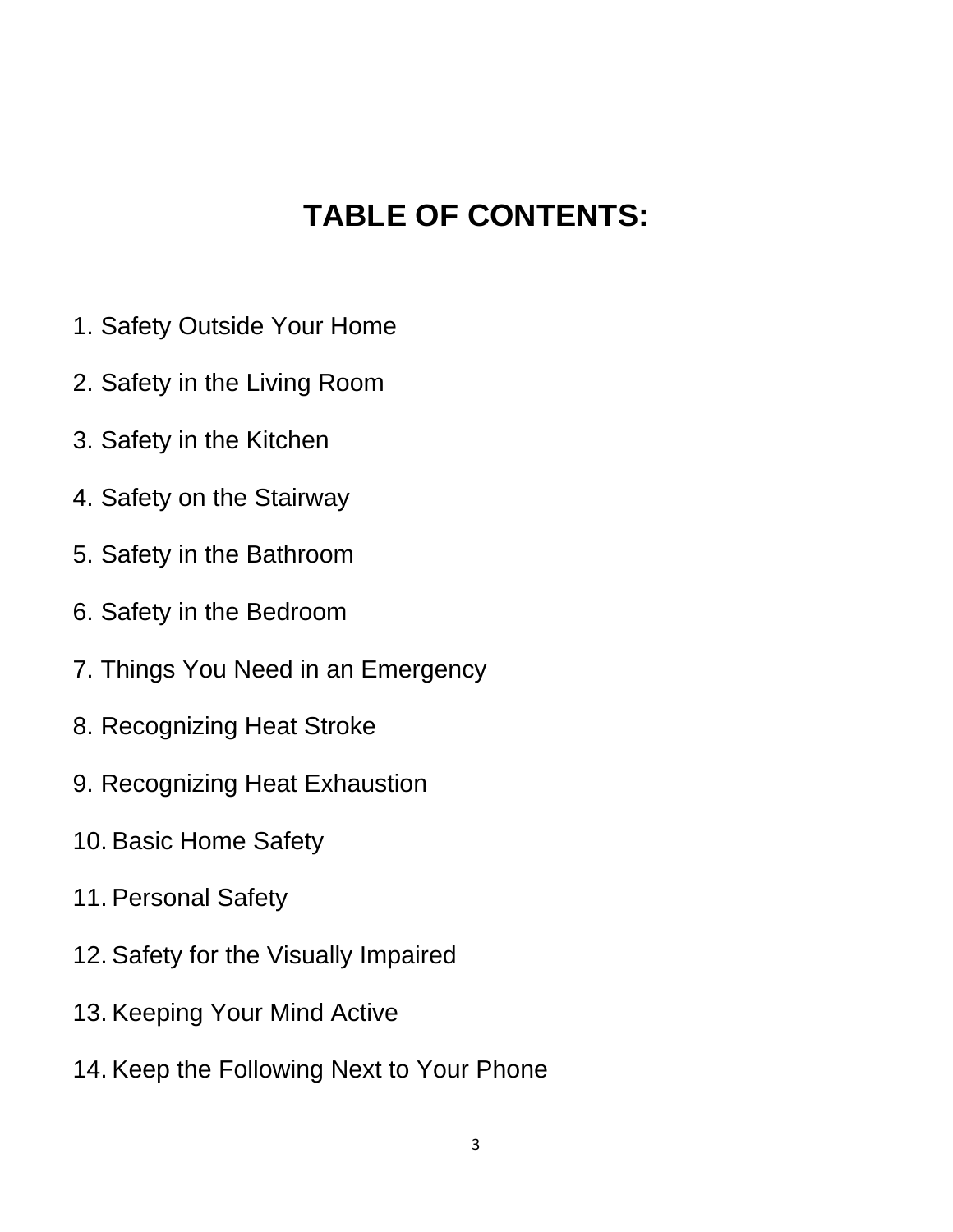## **SAFETY OUTSIDE YOUR HOME**

- 1. Lighting: Add lighting to the walkway to make a visible path and walk more safely at night.
- 2. In winter months, keep walkways, driveways and stair ramps clear of



ice and snow.

- 3. Mailbox: If possible, move mailbox to front door or install mail slot. It will be safer, especially in the winter months.
- 4. Bushes: Trim bushes around your home to prevent intruders from hiding in them.
- 5. Automatic Garage Door Opener: Install automatic garage door opener

for safety.

6. Automatic Lighting: Add lighting over garage that turns on automatically when it detects motion or when it becomes dark for a clear view.

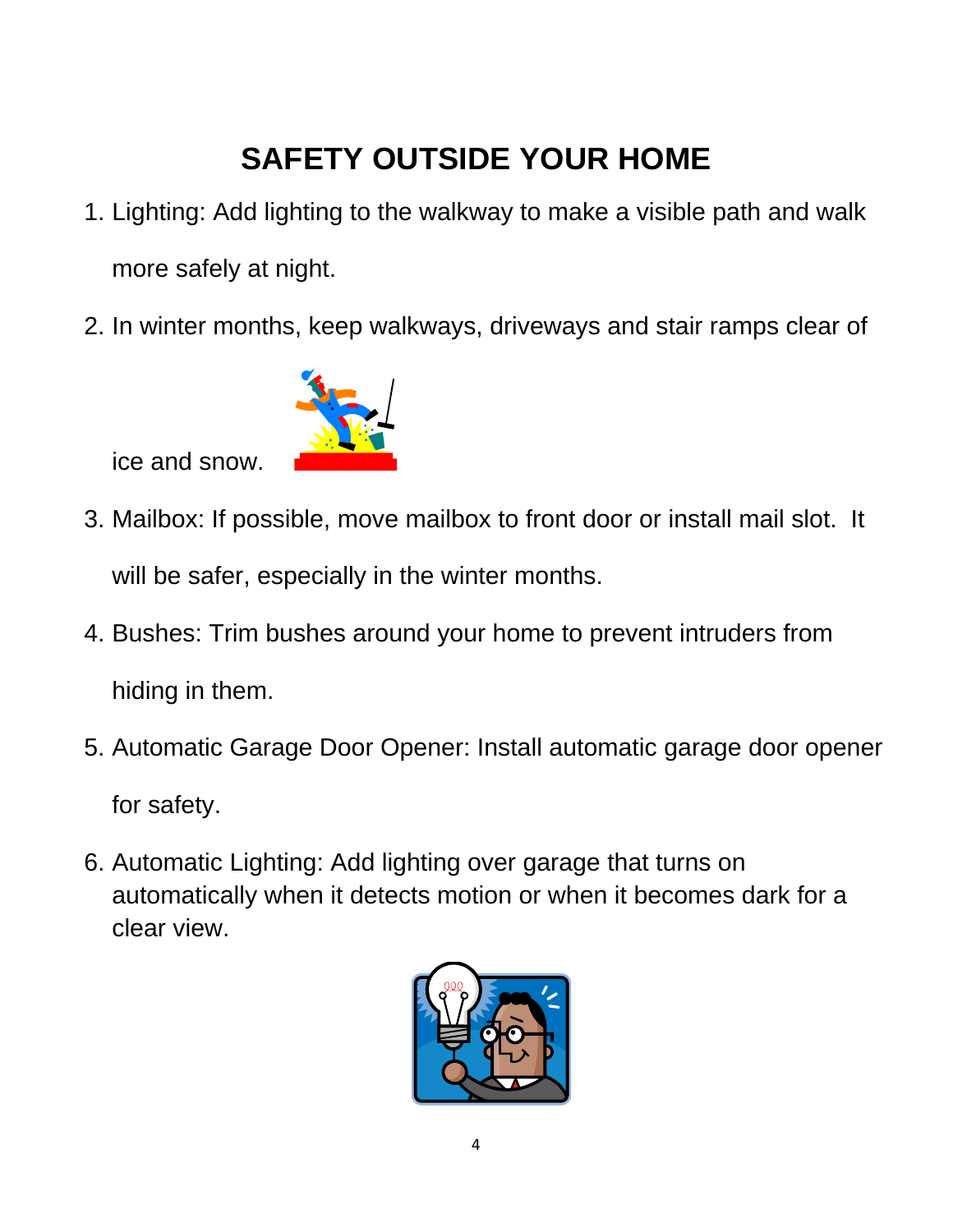#### **SAFETY IN THE LIVING ROOM**

- 1. Furniture: Select couch and chairs that have arms and are not too deep or too low.
- 2. Tables: Select tables of appropriate height.
- 3. Lighting: Provide additional lighting where reading and other activities take place.
- 4. Passageways: Provide a clear passageway by eliminating excess or oversized furniture and objects.
- 5. Trailing Wires: Remove trailing wires where people walk by adding a phone jack or cordless phone. All wires should be kept out of walkways to prevent a fall.
- 6. Blinds: Add adjustable blinds or other window coverings to regulate glare and for privacy.

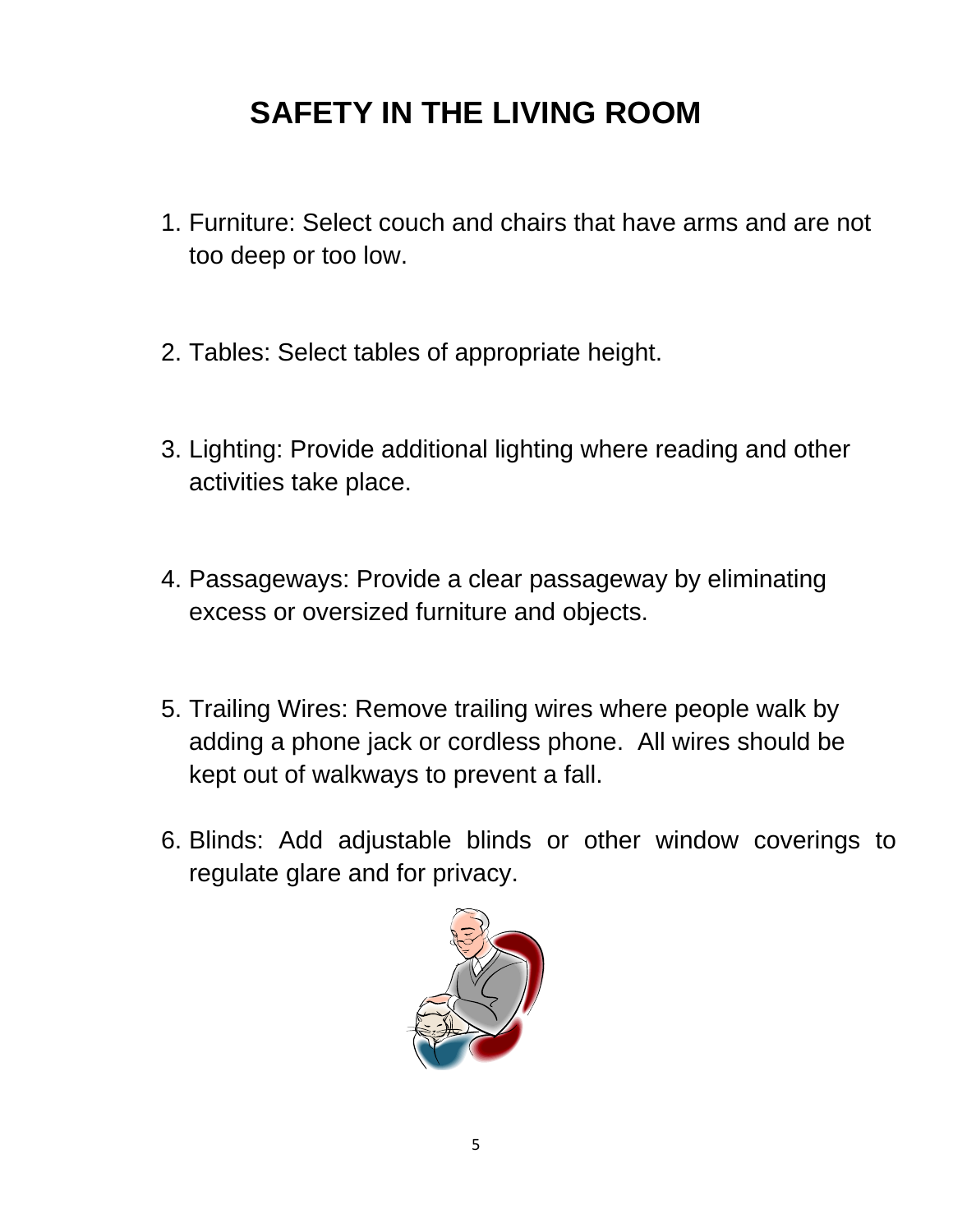## **SAFETY IN THE KITCHEN**

- **1.** Reachers: Use a long-handled reacher for lightweight items on high shelves.
- **2.** Additional Shelves: Add additional shelving and hooks under cabinets to store objects used regularly, or use a wall rack.
- **3.** Heavy Objects: Keep heavy objects on a bottom shelf or cabinet top. Put lightweight or least used objects on top shelves.
- **4.** Trolley Cart: Use a trolley cart with wheels instead of a tray to transport food.
- **5.** Stepstool: Obtain a solid stepladder or stepstool with railings to hold onto.
- **6.** Never Wear: Long-hanging sleeves while cooking. They can catch on fire.



- **7.** Objects Over Stove: Move objects over stove to another location to avoid potential burns and fires.
- **8.** Shopping Cart: Using a shopping cart to bring items in from the store. If you live in an apartment, you can also use it to carry your laundry back and forth.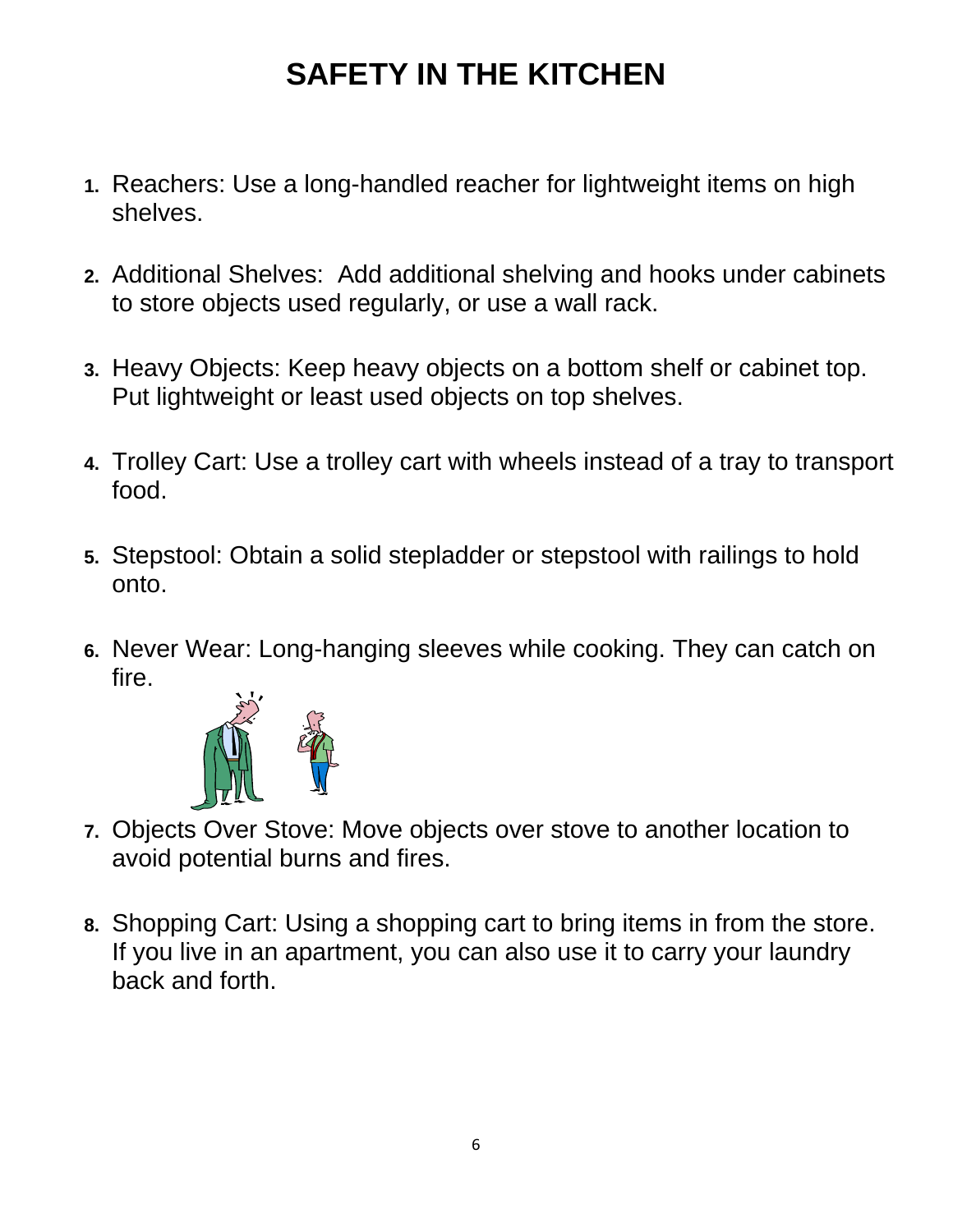#### **SAFETY ON STAIRWAYS**

- 1. Handrail: Add an additional handrail for support, making sure railing extends past last step.
- 2. Light Switch: Add light switches at the top and bottom of stairs to avoid falls and provide better lighting.
- 3. Obstacles: Remove all obstacles from stairs. This is a cause of many falls.
- 4. Use step strips for better traction on bare stairs, such as basement stairs.
- 5. Color Strip: Add contrasting color strips to the first and last step to identify change of level.
- 6. Slippers: Avoid loose-fitting, open-backed slippers to avoid falls.

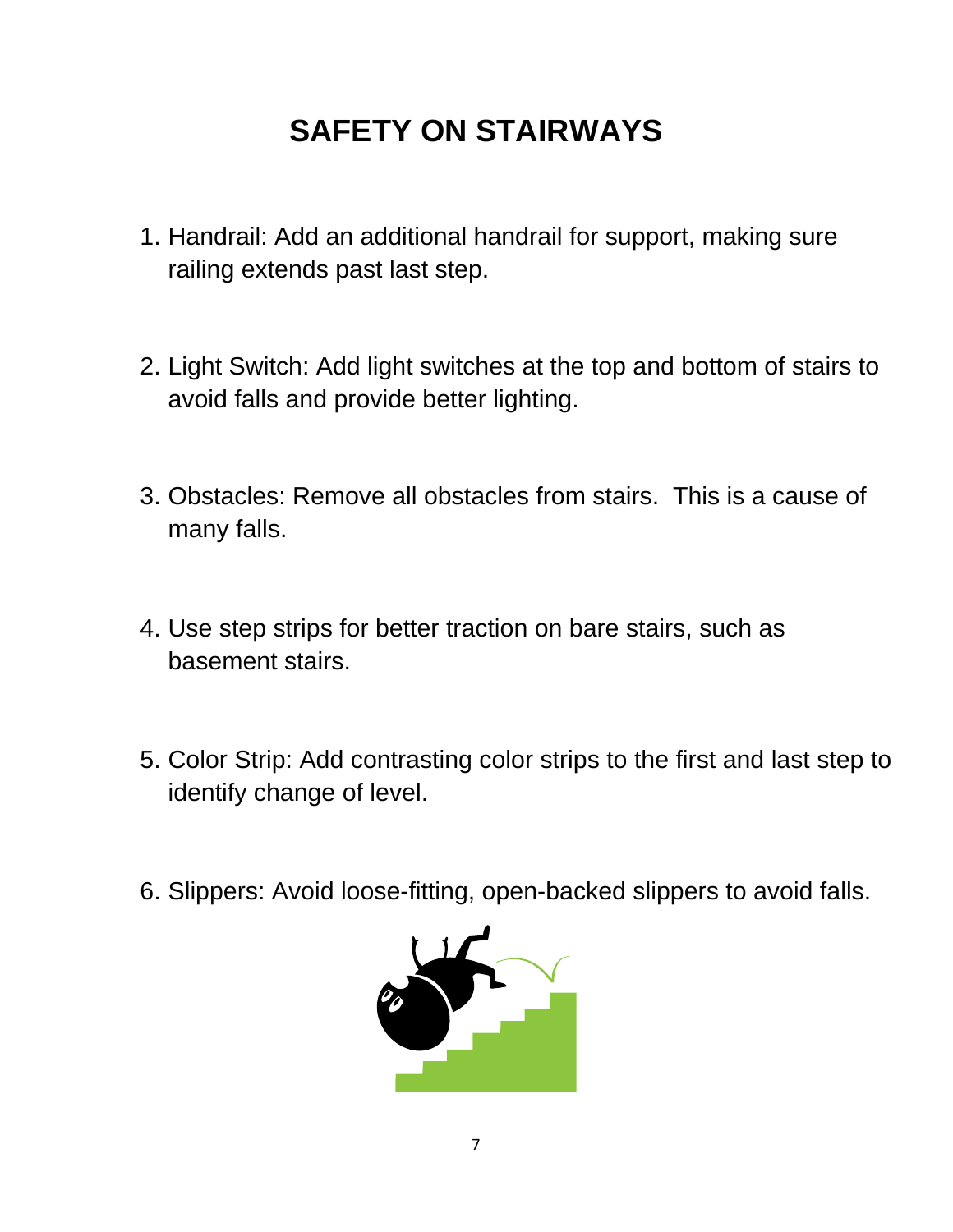#### **SAFETY IN THE BATHROOM**

1. Rugs: Do not use non-skid tape or loose rugs. Use only throw rugs

with rubber backing.

- 2. Tub Grab Bars: Have a professional install wall bars over bathtub ledge or tub handrails on wall. Do not use portable grab bars for they may not be safe.
- 3. Bathmat: Add bathmat with suction cups for better grip or non-skid strips to bottom of tub or shower.
- 4. Shower Chair/Transfer Bench: Add shower chair in tub or shower, if necessary, or transfer bench for a handicapped individual.
- 5. Hand Held Shower: Install a handheld shower head for better stability.
- 6. Raised Toilet Seat: If needed use a raised toilet seat, a toilet riser or toilet bars.



- 7. Cell Phones:
	- **Always keep your cell phone with you in the bathroom. Keep it where you can reach it easily in case of an emergency**.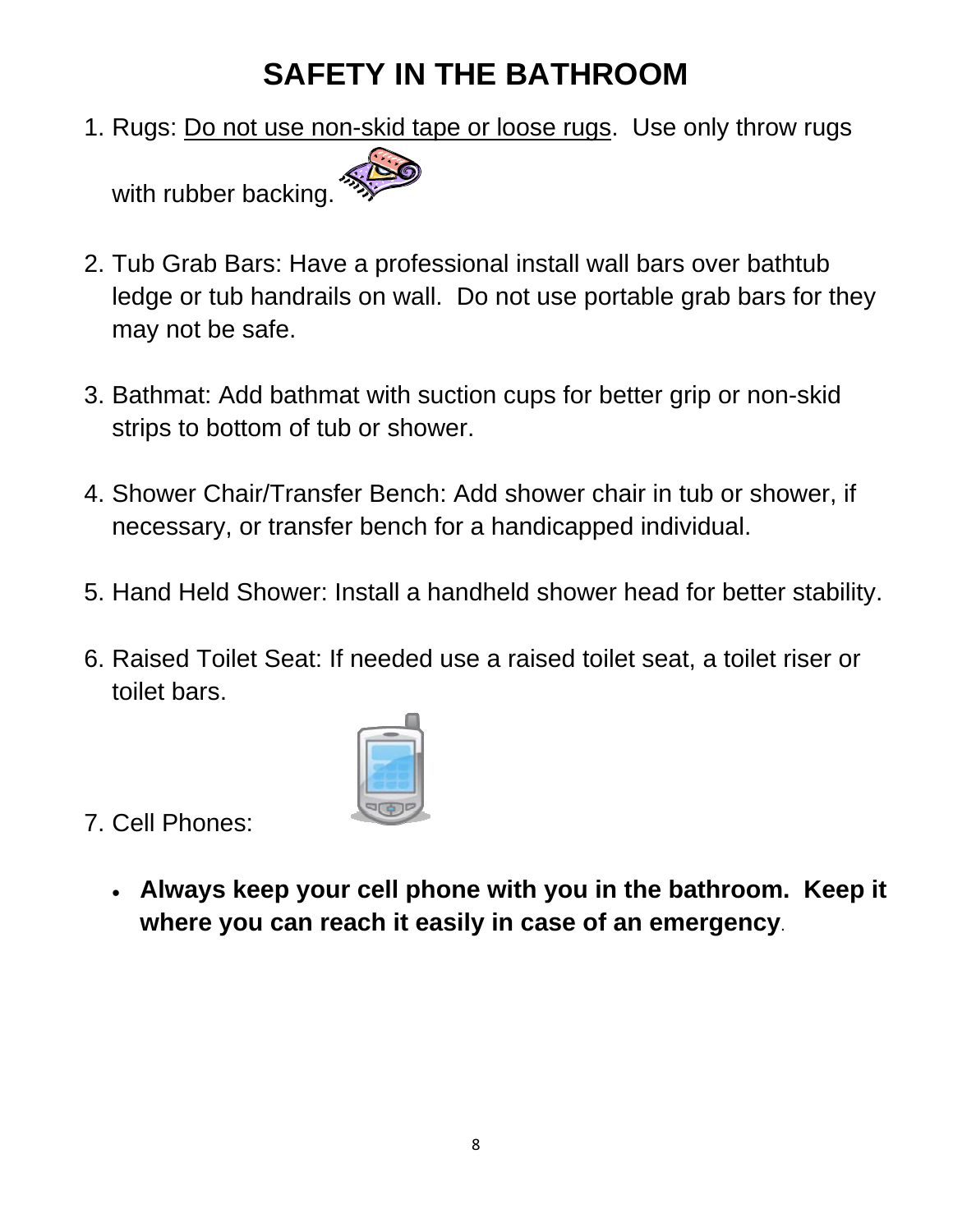## **SAFETY IN THE BEDROOM**

- 1. Cell Phone: Charge your cell phone near your bedside at night; the light in your phone will help you dial in case of an emergency.
	- **Stay Safe, never smoke in bed**
	- Or have hot liquids or other sources of heat in or around<br> $\mathcal{L} \times \mathbf{Z}$



your bed.

- 2. Telephone or Land Line: Use a telephone with large numbers for easy dialing numbers at the bedside.
- 3. Night-Light: Use a night light in the hallway to keep the passageway well lit.
- 4. Flashlight: Keep a flashlight near your nightstand. Use it to guide yourself around your home at night to avoid reflections of shadows or if the power goes off. Extra bright flashlights are available for the visually impaired
- 5. Smoke Alarm: Install a smoke alarm and carbon monoxide detector in the bedroom.
- 6. Clock: Use a talking clock and clock with large numbers.
- 7. Be sure all bedding is off the floor to prevent falls.
- 8. Chair: Use a firm chair with arms to sit and dress.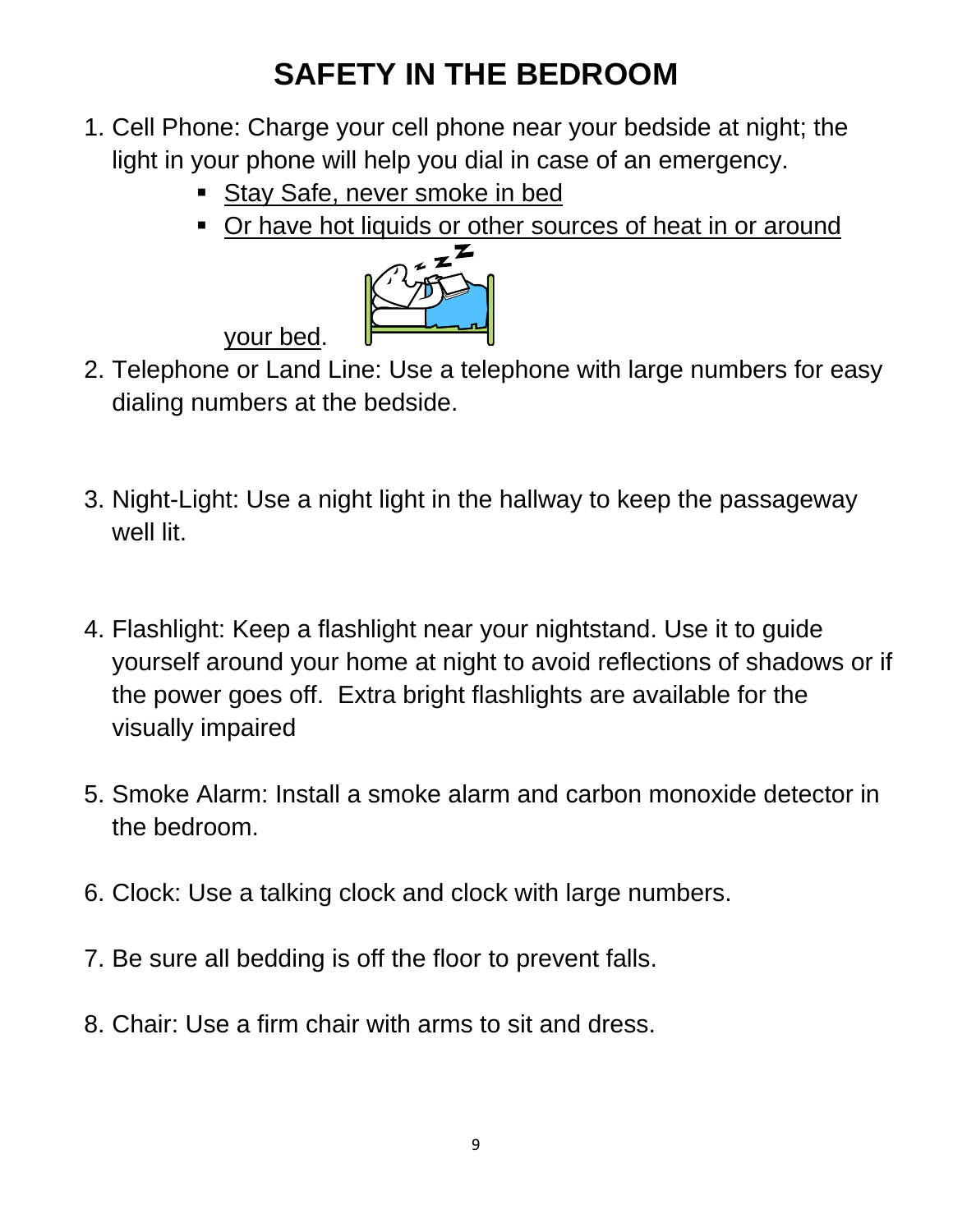### **THINGS YOU NEED IN AN EMERGENCY**



- 1. Water bottles
- 2. Food
- 3. First Aid Kit
- 4. Fire Extinguisher (make sure it is charged)
- 5. Flashlight



- 6. Extra Batteries
- 7. Radio (battery operated)



- 8. Clothing
- 9. Candles and matches
- 10. Canned and dry food
- 11. Blankets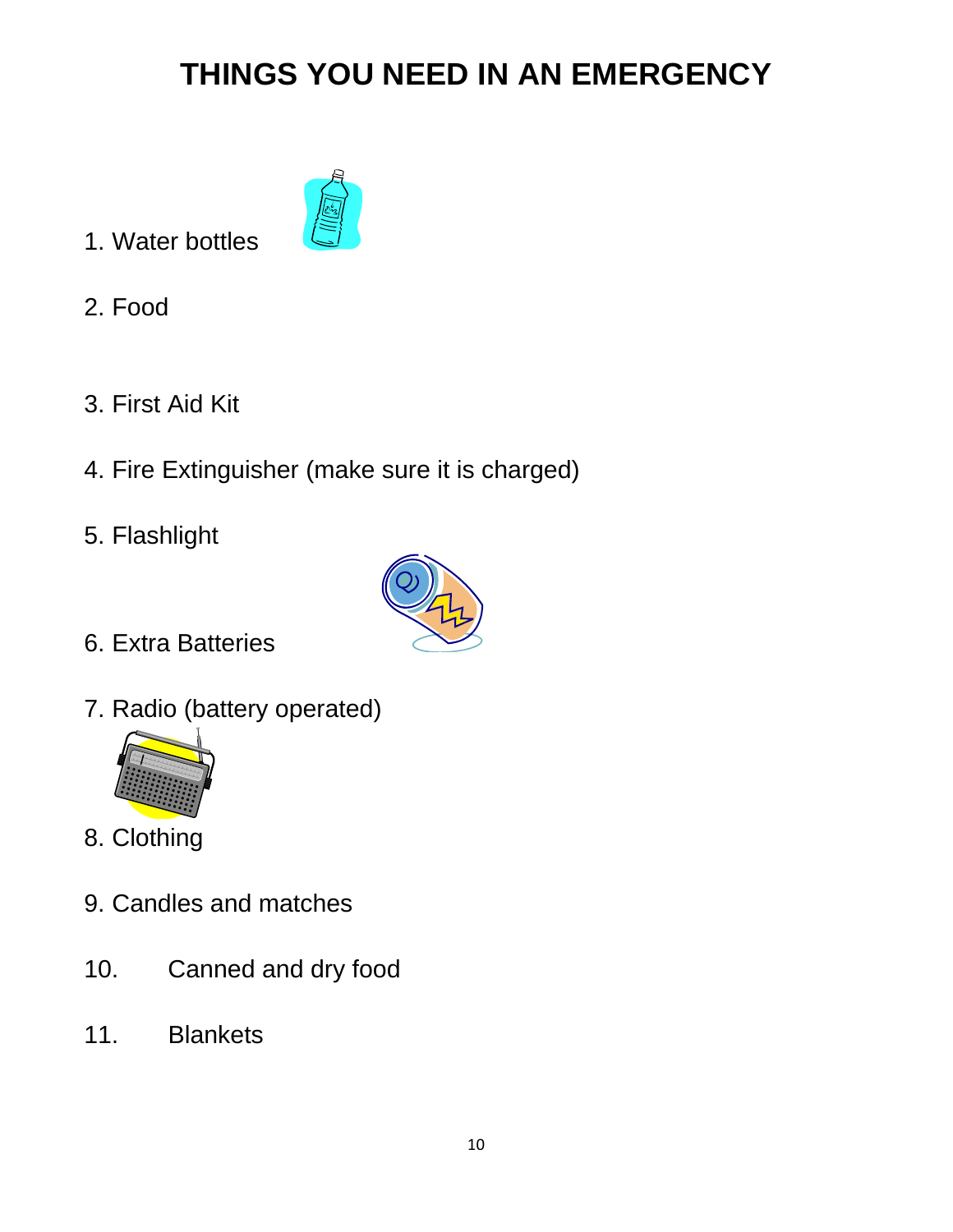### **RECOGNIZING HEAT STROKE**

- 1. An extremely high body temperature (over 103 degrees)
- 2. Red, hot, and dry skin (no sweating)
- 3. Rapid, strong pulse
- 4. Throbbing headache
- 5. Dizziness
- 6. Nausea
- 7. Confusion

A heat stroke can be very dangerous. You need to cool down your body immediately and get medical help.

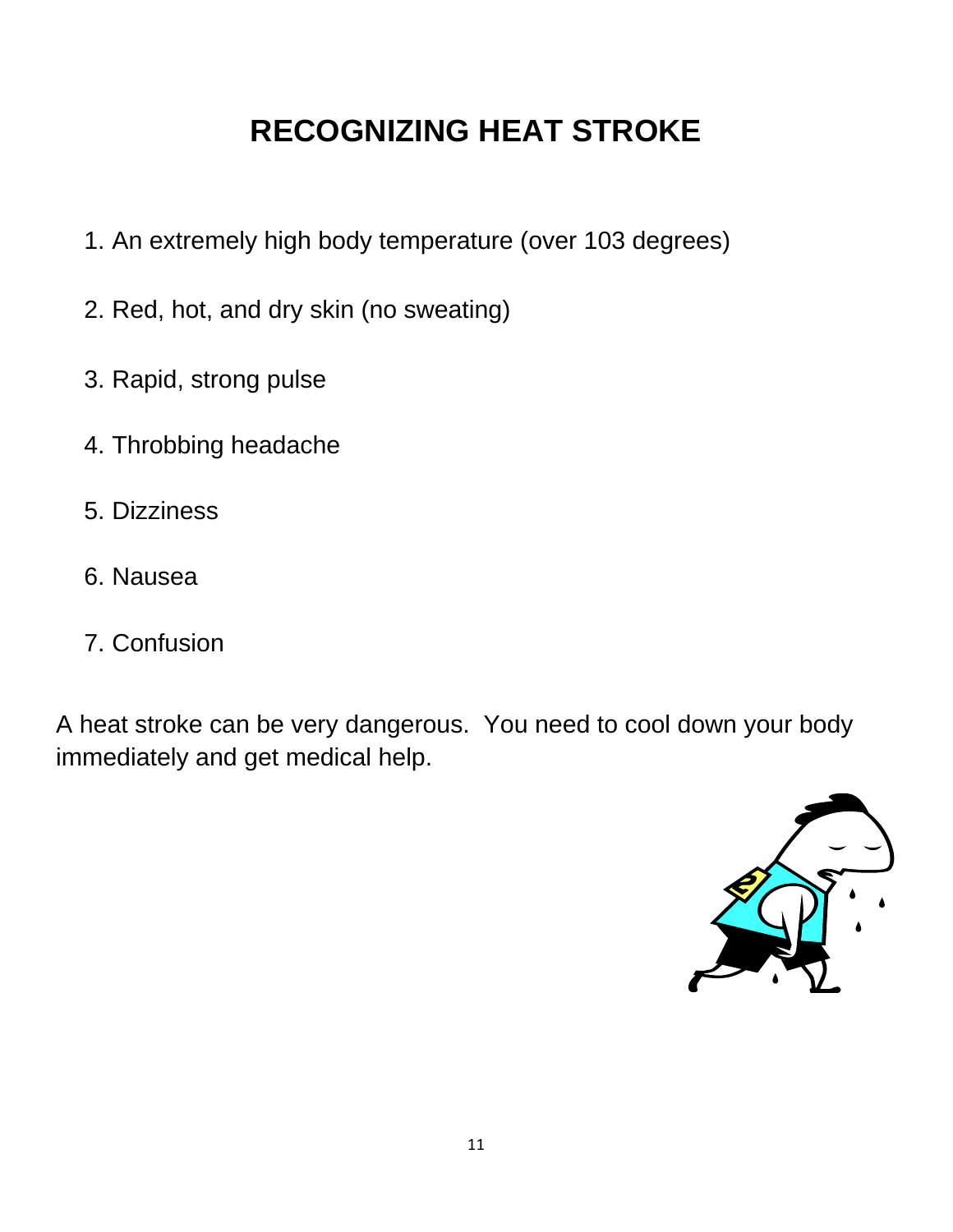#### **RECOGNIZING HEAT EXHAUSTION**

- 1. Heavy sweating
- 2. Paleness
- 3. Muscle cramps
- 4. Tiredness
- 5. Weakness
- 6. Dizziness
- 7. Headache
- 8. Nausea or vomiting
- 9. Fainting

To treat heat exhaustion, cool yourself down with cold cloths, lay down, prop



up your head, get into the shade.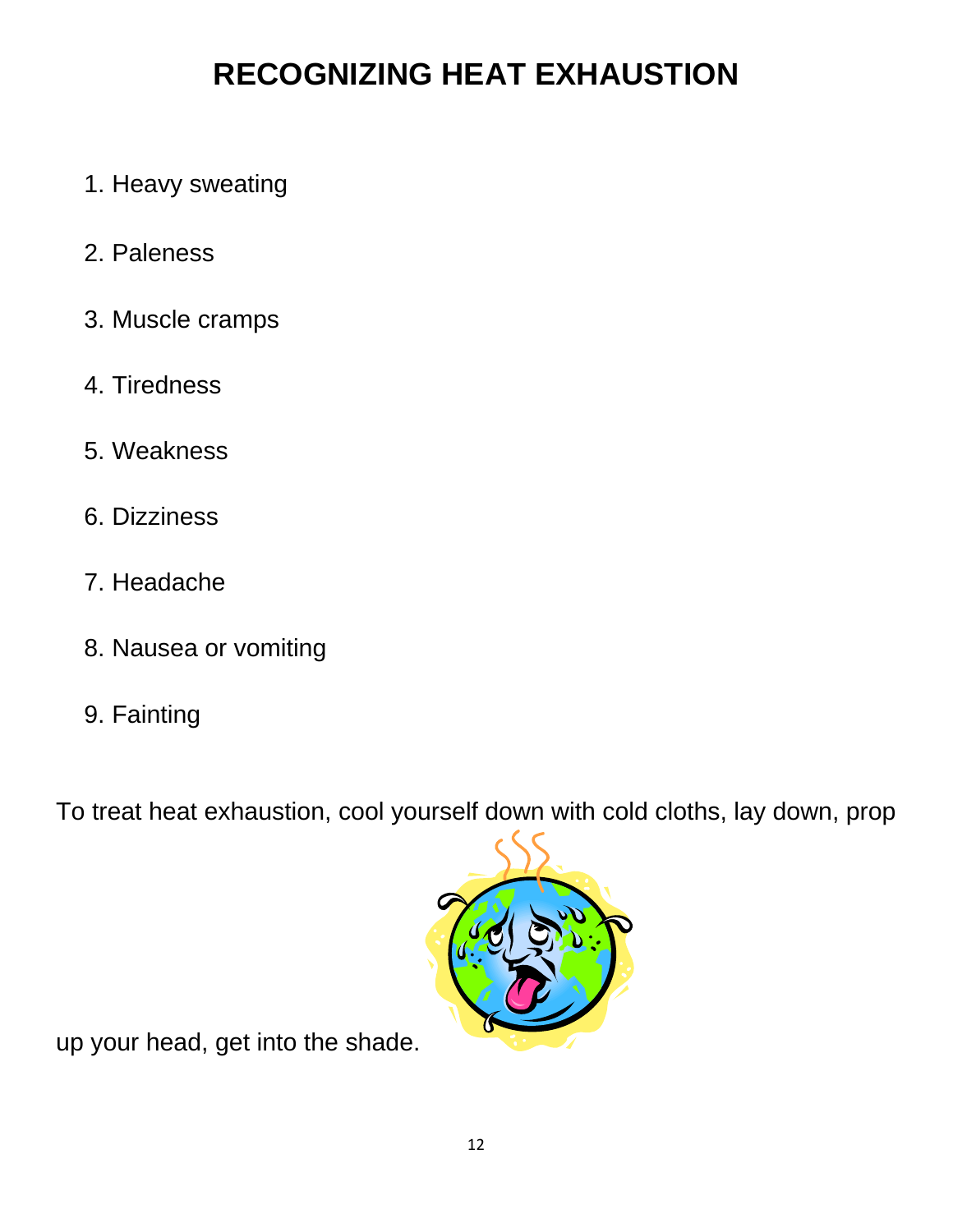## **BASIC HOME SAFETY**

Every home should have a Smoke Detector to alert you to a fire and a Carbon Monoxide Detector to detect poisonous carbon monoxide. Batteries in Smoke Detectors should be changed every eight (8) months and checked monthly.

Smoke Detectors for the Deaf and Hearing Impaired should be installed in bedrooms and kitchen areas. They are equipped with strobe lights and a horn. These detectors have saved many lives for the hearing impaired.



Medication and pills should be kept in the pharmacy's original bottles and if necessary stored in a pill organizer and out of the reach of children. Since some medications look alike, use a magnifying glass to make sure you're taking the proper medication.

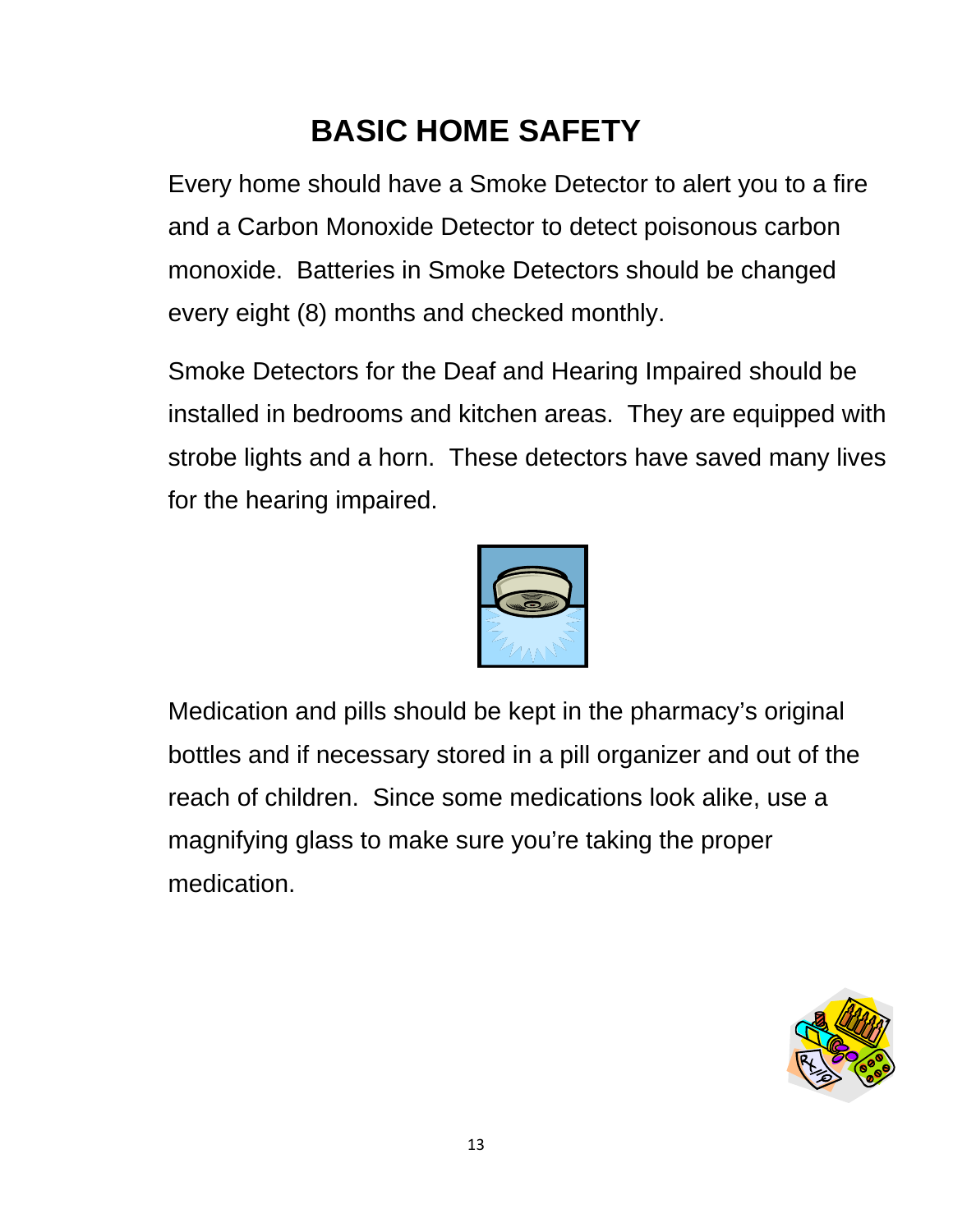# **PERSONAL SAFETY**

You should always be aware of your surroundings in your home. Add light fixtures beside your front and back door and a peep hole in your front door, so you can see who is on the other side. Add a deadbolt lock to all entrance doors for extra safety.

Don't give any information to a caller you don't know. Never give out your Social Security Number, bank number, or charge card number. When shopping or out in public, always be aware of your surroundings. Especially your vehicle, approach it from the side and glance under your vehicle. Always look in the back seat for intruders. Just because your vehicle is locked, it doesn't mean someone can't enter it and lock it up again.

If someone comes to your door dressed in a uniform or as a city, village, or utility employee or unfamiliar face and you're not expecting them, do not let them in, call 911.

- Remember if you are not expecting someone: Do Not Let Them In.
- Please keep these personal safety hints in mind at all times

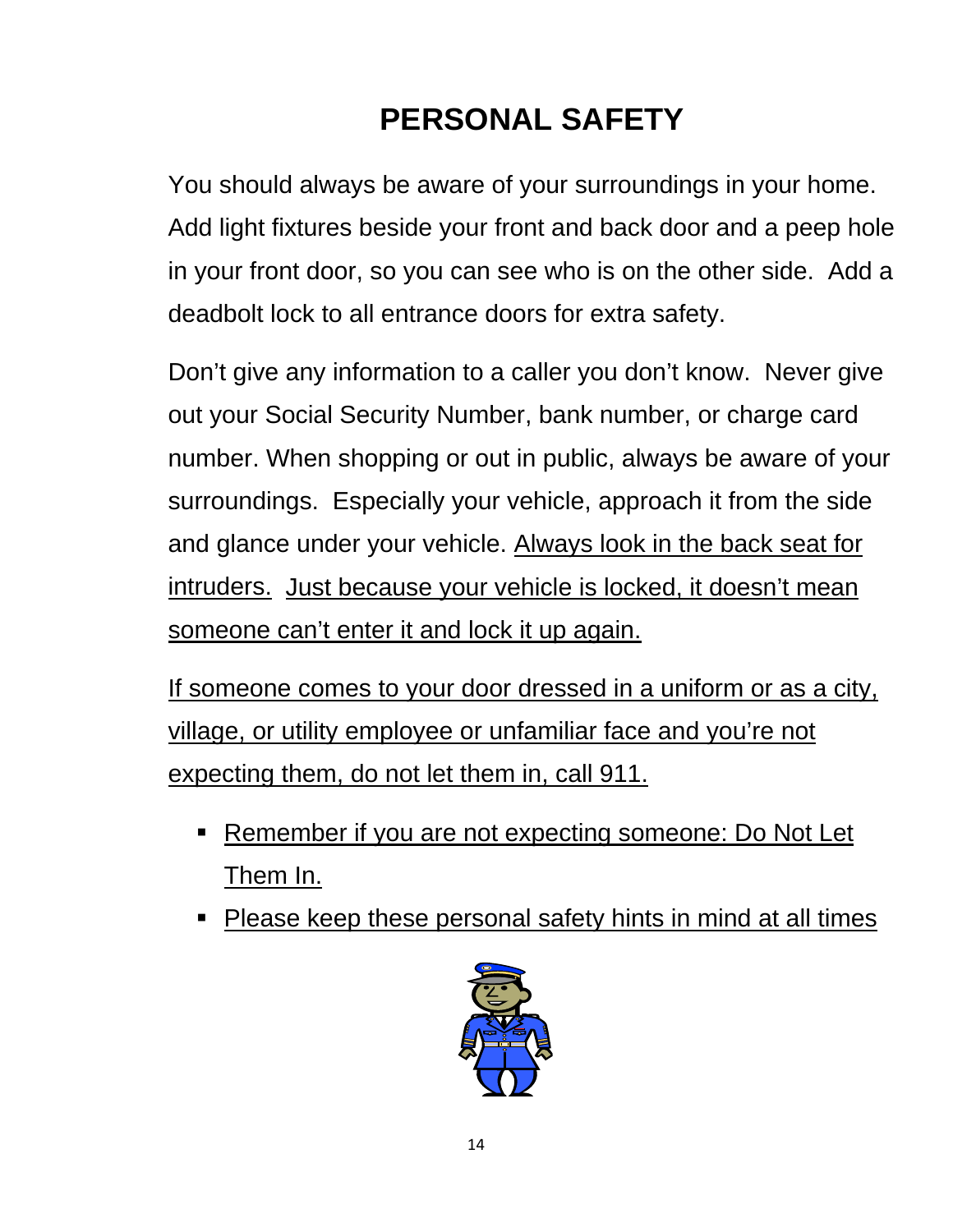## **SAFETY FOR THE VISUALLY IMPAIRED**

If you are visually impaired and taking medication, it is important that you have a magnifier with the proper magnification to enable you to properly read the dose on your prescription bottle, this is so you won't have to depend on others to do it for you.



### **KEEPING YOUR MIND ACTIVE**

To keep your mind active, read interesting books, newspapers, and magazines. Listen to local and world news to keep up with current events. Keep in touch with family and friends and talk to them daily. Join a Senior Center or volunteer at a local hospital or organization. Go for walks, if you don't have a pet you may consider getting one, they are great company.